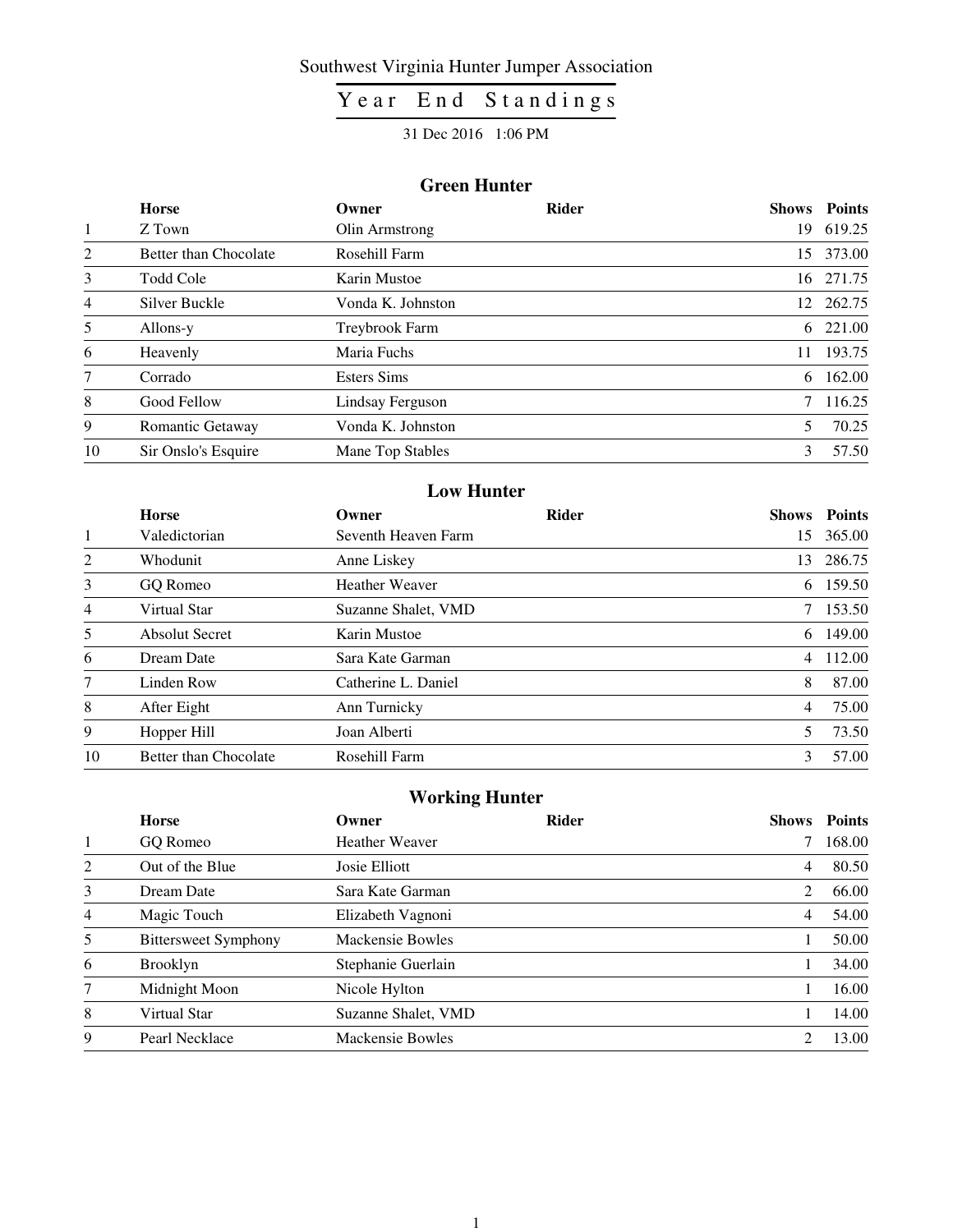### **Childrens Hunter**

|                | <b>Horse</b>        | Owner                   | <b>Rider</b> |    | <b>Shows</b> Points |
|----------------|---------------------|-------------------------|--------------|----|---------------------|
| 1              | <b>Tudor Amulet</b> | Mane Top Stables        |              | 22 | 523.25              |
| 2              | Allons-y            | Treybrook Farm          |              |    | 7 239.00            |
| 3              | <b>Emerald City</b> | <b>Ashley Holsinger</b> |              |    | 6 195.50            |
| $\overline{4}$ | Cher                | Kerry Lee Chambers      |              | 10 | 164.50              |
|                | Linden Row          | Catherine L. Daniel     |              | 8  | 164.50              |
| 5              | Rio's Finale        | Ella Godshall           |              | 6  | 164.00              |
| 6              | Dream Date          | Sara Kate Garman        |              | 6  | 158.00              |
| 7              | Out of the Blue     | Josie Elliott           |              |    | 4 126.50            |
| 8              | Papa's Protoge      | Rachel Hall             |              | 11 | 116.50              |
| 9              | Whodunit            | Anne Liskey             |              | 3  | 108.25              |
| 10             | Swagger             | Sadie Q. Stott          |              | 7  | 94.50               |

### **Adult Amateur Hunter**

|                | <b>Horse</b>        | Owner                     | <b>Rider</b> |    | <b>Shows</b> Points |
|----------------|---------------------|---------------------------|--------------|----|---------------------|
| 1              | Whodunit            | Anne Liskey               |              | 15 | 489.00              |
| $\overline{2}$ | Quintessence        | Lauren Perhala            |              | 12 | 479.25              |
| 3              | <b>Emerald City</b> | <b>Ashley Holsinger</b>   |              | 11 | 406.00              |
| $\overline{4}$ | Virtual Star        | Suzanne Shalet, VMD       |              |    | 14 317.00           |
| 5              | GO Romeo            | <b>Heather Weaver</b>     |              | 13 | 272.00              |
| 6              | Chechesee Circle    | Joan Alberti              |              |    | 4 225.00            |
| 7              | After Eight         | Ann Turnicky              |              | 9  | 182.00              |
| 8              | Magic Touch         | Elizabeth Vagnoni         |              | 13 | 115.50              |
| 9              | Good Fellow         | Lindsay Ferguson          |              | 6  | 111.00              |
| 10             | Tripoli             | <b>Hollins University</b> |              |    | 108.00              |

# **Small/Medium Pony Hunter**

|                | <b>Horse</b>              | Owner                       | <b>Rider</b> | <b>Shows</b> | <b>Points</b> |
|----------------|---------------------------|-----------------------------|--------------|--------------|---------------|
|                | Surprise Edition          | Stephanie Armstrong         |              | 23           | 758.00        |
| 2              | <b>Twinkle Toes</b>       | <b>Mountain Vew Stables</b> |              | 24           | 495.50        |
| 3              | Ratatouille               | Rebecca F. Smith            |              | 12.          | 415.00        |
| $\overline{4}$ | Smoketree Montgomery      | Katie Durrer                |              |              | 98.00         |
| 5              | <b>Blue Crush</b>         | Ashley Holsinger            |              |              | 64.00         |
| 6              | Overlook's Strut My Stuff | Mane Top Stables            |              |              | 34.00         |

# **Large Pony Hunter**

|                | <b>Horse</b>            | Owner                          | <b>Rider</b> | <b>Shows</b> | <b>Points</b> |
|----------------|-------------------------|--------------------------------|--------------|--------------|---------------|
| 1              | <b>Piccadilly Blues</b> | Britni Cash                    |              | 20           | 600.50        |
| 2              | Dinner Date             | Stone Bridge Equestrian Center |              | 18           | 473.50        |
| 3              | Little Bit of Class     | <b>Mountain Vew Stables</b>    |              | 26           | 445.50        |
| $\overline{4}$ | <b>Spring Fling</b>     | Mia Gibson                     |              | 11           | 218.50        |
|                | Keepin' My Word         | Madi Cozart                    |              | 9            | 218.50        |
| 5              | Some Like it Hot        | Ellie Laferty                  |              | 8            | 194.50        |
| 6              | Won for Luck            | MacKenzie Krason               |              |              | 181.00        |
| 7              | Scout's Honor           | Kelsey S. Ralston              |              | 8            | 155.50        |
| 8              | New Beginnings          | Rosehill Farm                  |              | 9            | 133.50        |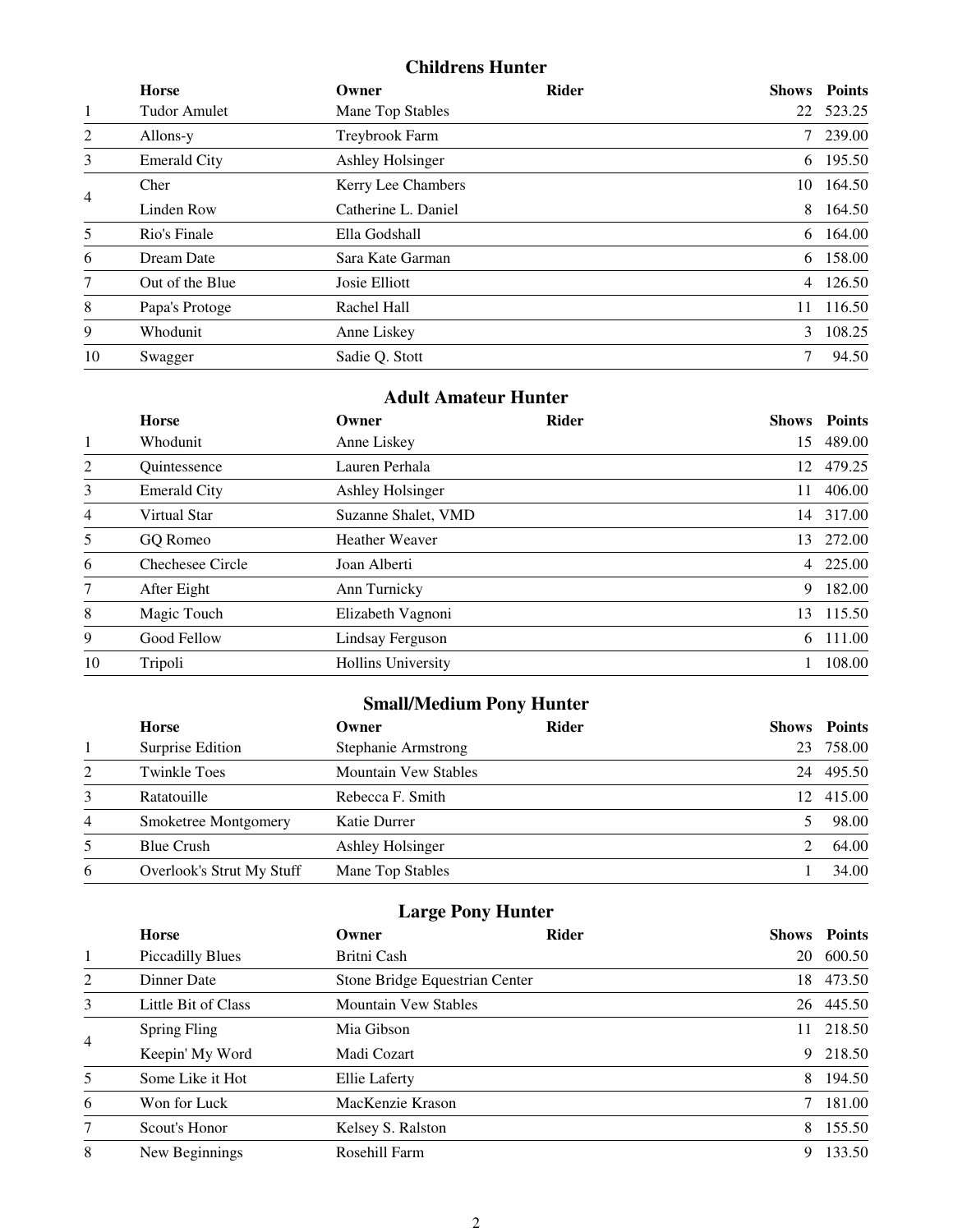Large Pony Hunter continued...

| 9  | Meadow Fox Red Rhyder          | Lauren Daniel |                |
|----|--------------------------------|---------------|----------------|
| 10 | <b>Woodland's Jack Sparrow</b> | Jordyn Wright | 0 <sup>0</sup> |

#### **Intermediate Hunter**

|    | <b>Horse</b>              | Owner                       | <b>Rider</b> |    | <b>Shows</b> Points |
|----|---------------------------|-----------------------------|--------------|----|---------------------|
| 1  | Hallye                    | <b>Mountain Vew Stables</b> |              |    | 26 752.75           |
| 2  | Monte Cristo              | Aidan Daly                  |              | 21 | 634.50              |
| 3  | Windsor's Jalapeno        | <b>Ellie Laferty</b>        |              | 15 | 446.50              |
| 4  | Some Like it Hot          | Ellie Laferty               |              | 18 | 294.25              |
| 5  | Shenandoah Shade          | Gabbie Morris               |              | 13 | 272.00              |
| 6  | <b>Mission of Gabriel</b> | Garrett Hagenlocker         |              | 14 | 162.00              |
| 7  | Ratatouille               | Rebecca F. Smith            |              | 11 | 147.50              |
| 8  | Meadow Fox Red Rhyder     | Lauren Daniel               |              | 5  | 142.00              |
| 9  | Map Quest                 | Madelyn Westerhold          |              | 7  | 113.50              |
| 10 | Kira                      | <b>Emily Guyer</b>          |              | 5  | 79.75               |

# **Special Children's Hunter**

|    | <b>Horse</b>          | Owner                       | <b>Rider</b> | <b>Shows</b>  | <b>Points</b> |
|----|-----------------------|-----------------------------|--------------|---------------|---------------|
| 1  | Hallye                | <b>Mountain Vew Stables</b> |              | 29            | 687.75        |
| 2  | Monte Cristo          | Aidan Daly                  |              | 24            | 464.00        |
| 3  | Windsor's Jalapeno    | <b>Ellie Laferty</b>        |              | 12            | 325.50        |
| 4  | Linden Row            | Catherine L. Daniel         |              |               | 4 193.00      |
| 5  | Noted                 | Mane Top Stables            |              | 9             | 192.50        |
| 6  | In Disguise           | Cricket Stone-Morris        |              | 5             | 165.50        |
| 7  | Meadow Fox Red Rhyder | Lauren Daniel               |              |               | 2 110.00      |
| 8  | Dance If You Wanna    | <b>Noel Meadows</b>         |              | $\mathcal{E}$ | 107.50        |
| 9  | Mission of Gabriel    | Garrett Hagenlocker         |              | 9             | 96.75         |
| 10 | Out of the Blue       | Josie Elliott               |              |               | 96.00         |

## **Special Adult Hunter**

|                | <b>Horse</b>         | Owner                | <b>Rider</b> | <b>Shows</b> | <b>Points</b> |
|----------------|----------------------|----------------------|--------------|--------------|---------------|
| 1              | Gypsy Rose           | <b>Emily Shafer</b>  |              | 19           | 558.00        |
| 2              | Postmaster           | <b>Ashley Dettor</b> |              | 20           | 433.75        |
| 3              | Time to Shine        | Meg Massey Jones     |              | 8            | 321.00        |
| $\overline{4}$ | I Will If You Will   | Annie Shawver        |              | 10.          | 232.75        |
| 5              | <b>Bentley</b>       | Grace Jablonski      |              | 13           | 219.25        |
| 6              | A Certain Romance    | Sarah Gorrell        |              | 8            | 163.50        |
| 7              | I'm Not Missing Blue | Crystal Carter       |              | 9            | 155.00        |
| 8              | Crown Royal          | <b>Tanner Price</b>  |              | 6            | 153.50        |
| 9              | <b>West Edition</b>  | Bridgewater College  |              |              | 3 112.50      |
| 10             | Windsor's Jalapeno   | Ellie Laferty        |              | 3            | 104.00        |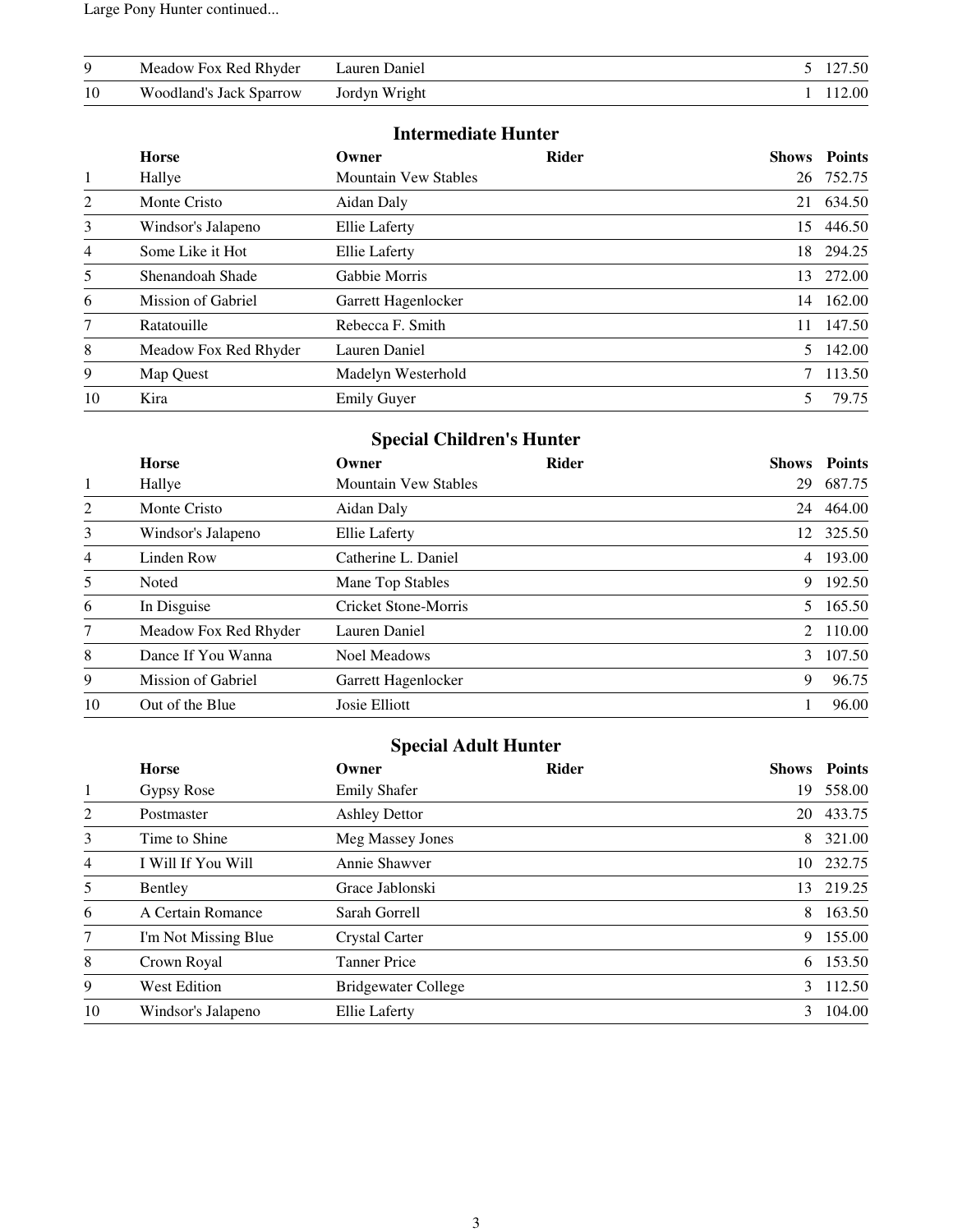### **Adult Hunter Pleasure Horse**

|                | <b>Horse</b>         | Owner                      | <b>Rider</b> | <b>Shows</b>   | <b>Points</b> |
|----------------|----------------------|----------------------------|--------------|----------------|---------------|
| 1              | Cassius              | <b>Allison Laferty</b>     |              | 18             | 867.00        |
| $\overline{2}$ | Valedictorian        | Seventh Heaven Farm        |              | 19             | 786.50        |
| 3              | Don Alfresco         | Ella Eavers                |              | 14             | 327.00        |
| 4              | <b>Hottest Honor</b> | Wynne DiGrassie            |              | 9              | 215.50        |
| 5              | I'm Not Missing Blue | Crystal Carter             |              | 8              | 166.75        |
| 6              | Lucky Day            | Kelly Alcoke               |              | 3              | 92.00         |
| 7              | Crazy Train          | <b>Bridgewater College</b> |              |                | 48.00         |
|                | Ringo Star           | <b>Bridgewater College</b> |              |                | 46.50         |
| 8              | Artful Indian        | Fred Zeh                   |              | $\overline{4}$ | 46.50         |
| 9              | Raconteur            | Rosehill Farm              |              |                | 46.00         |
| 10             | Alejandro            | <b>Bridgewater College</b> |              | 3              | 32.00         |

### **Junior Hunter Pleasure Horse**

|                | <b>Horse</b>        | Owner              | <b>Rider</b> | <b>Shows</b>   | <b>Points</b> |
|----------------|---------------------|--------------------|--------------|----------------|---------------|
| 1              | Cher                | Kerry Lee Chambers |              | 18             | 571.00        |
| 2              | Windsor's Jalapeno  | Ellie Laferty      |              | 16             | 515.50        |
| 3              | Velocity            | Corie Cozart       |              | 6              | 192.00        |
| $\overline{4}$ | <b>Smoked Pearl</b> | Windy Springs Farm |              | 2              | 96.00         |
| 5              | Marksman            | Reilly Krason      |              | 3              | 81.00         |
| 6              | Super Why           | Karen Waskey       |              | 2              | 48.00         |
| 7              | Mr. Brightside      | Lydia Hough        |              | $\overline{4}$ | 46.00         |
| 8              | Zero Sixhundred     | Chloe Kerschl      |              |                | 42.00         |
| 9              | Imperial            | Madeline C. Huff   |              | 3              | 26.00         |
| 10             | Miss Priss Pot      | Madeline C. Huff   |              | $\mathcal{L}$  | 20.00         |

## **Hunter Pleasure Pony**

|                | <b>Horse</b>            | Owner                | <b>Rider</b> |                 | <b>Shows</b> Points |
|----------------|-------------------------|----------------------|--------------|-----------------|---------------------|
| $\mathbf{1}$   | <b>Piccadilly Blues</b> | Britni Cash          |              | 12              | 464.25              |
| 2              | Some Like it Hot        | <b>Ellie Laferty</b> |              | 16              | 351.75              |
| 3              | My Remedy               | <b>Ellie Laferty</b> |              | $7\overline{ }$ | 151.00              |
| $\overline{4}$ | Keepin' My Word         | Madi Cozart          |              | $\overline{4}$  | 148.00              |
| 5              | Hill Farm Swan          | Isabelle Davis       |              | 3               | 134.00              |
| 6              | <b>Betty Boop</b>       | <b>Kristen Oakes</b> |              | 6               | 111.00              |
| 7              | Making a Splash         | Eliza Cozart         |              | 3               | 84.00               |
| 8              | Smoketree Montgomery    | Katie Durrer         |              | $\overline{4}$  | 80.50               |
| 9              | Good As Gold            | Caroline Durrer      |              | 3               | 63.00               |
| 10             | Spring Fling            | Mia Gibson           |              | 3               | 60.50               |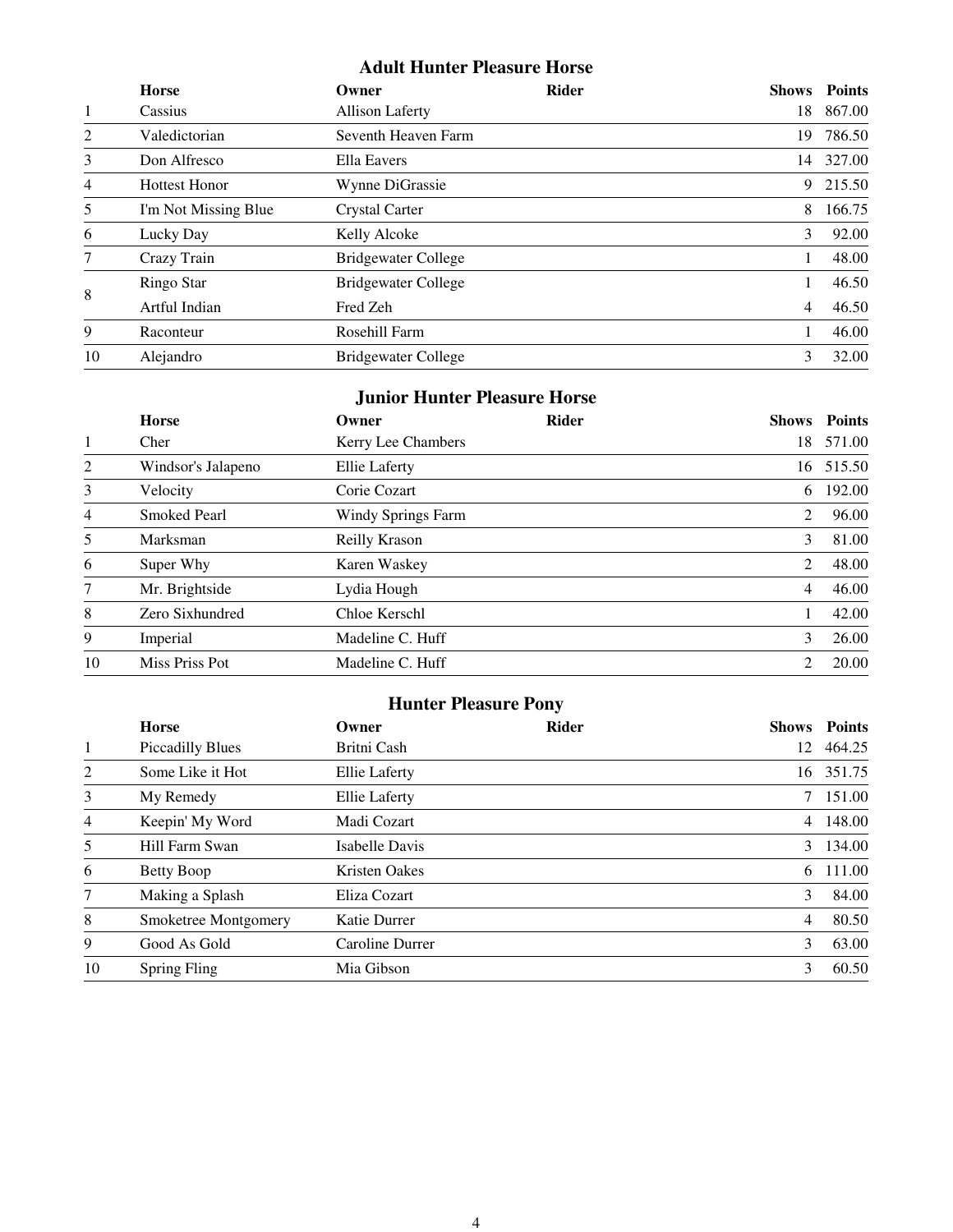#### **Level 2**

|                | <b>Horse</b>          | Owner            | <b>Rider</b> | Shows | <b>Points</b> |
|----------------|-----------------------|------------------|--------------|-------|---------------|
|                | Prado-Gee             | Michaela Bragg   |              |       | 57            |
| $\mathcal{L}$  | Cornetto 26           | Mackensie Bowles |              |       | 24            |
| 3              | Virginia's Legacy     | Meagan Lanham    |              |       | 20            |
|                | <b>Madison Blues</b>  | Kelly Fletchall  |              | 2     | 20            |
| $\overline{4}$ | Thunderstruck         | Amber Bowman     |              |       | 10            |
|                | Spinner's White Cloud | Mane Top Stables |              |       | 6             |
| 5              | Only Option           | Sarah Howard     |              |       | -6            |

#### **Level 3**

|                | <b>Horse</b>              | Owner            | <b>Rider</b> | <b>Shows</b> Points |
|----------------|---------------------------|------------------|--------------|---------------------|
|                | Thunderstruck             | Amber Bowman     |              | 40                  |
| 2              | Chamaco Loco              | Zachary Hinch    |              | 34                  |
| 3              | Cornetto 26               | Mackensie Bowles |              | 24                  |
| $\overline{4}$ | Virginia's Legacy         | Meagan Lanham    |              | 20                  |
| 5              | <b>Shaded Masterpiece</b> | Michaela Bragg   |              |                     |

### **Level 4/5 Horse Owner Rider Shows Points** 1 Classified Brooke Kemper 1 24

|   | <b>Children's / Adult Jumper</b> |                 |              |  |                     |  |
|---|----------------------------------|-----------------|--------------|--|---------------------|--|
|   | <b>Horse</b>                     | Owner           | <b>Rider</b> |  | <b>Shows</b> Points |  |
|   | Chamaco Loco                     | Zachary Hinch   |              |  | 68                  |  |
| 2 | High Hopes                       | Carly Williams  |              |  | 13                  |  |
| 3 | Thunderstruck                    | Amber Bowman    |              |  | $\overline{4}$      |  |
| 4 | J.C.R. Latinus                   | Caroline Waters |              |  |                     |  |

### **Junior Equitation on the Flat 14 & under**

|    | <b>Rider</b>      | <b>Shows</b> | <b>Points</b> |
|----|-------------------|--------------|---------------|
| 1  | Josie Elliott     | 15           | 133.00        |
| 2  | Ann Ashley Daniel | 15           | 128.00        |
| 3  | Emma Evans        | 13           | 86.00         |
| 4  | Lauren Daniel     | 12           | 60.50         |
| 5  | Courtney Wilson   | 6            | 57.00         |
| 6  | Isabelle Davis    | 7            | 53.50         |
|    | Madi Cozart       | 12           | 51.50         |
| 8  | Logan Craft       | 9            | 40.50         |
| 9  | Jordyn Wright     | 6            | 39.00         |
| 10 | Abby Fisher       | 8            | 34.75         |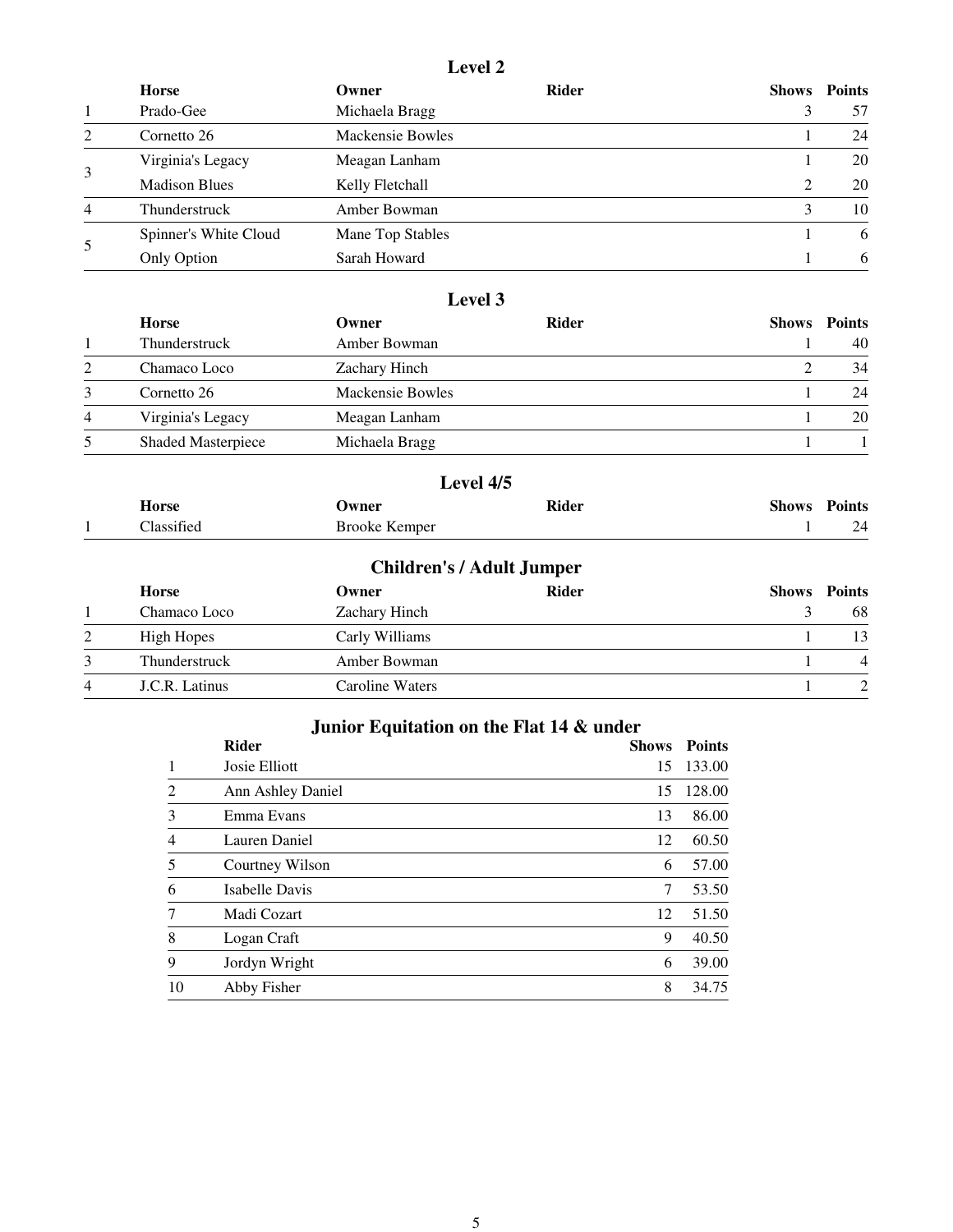## **Junior Equitation on the Flat 15-17**

|                | <b>Rider</b>       | <b>Shows</b>   | <b>Points</b> |
|----------------|--------------------|----------------|---------------|
|                | Alexia Paxton      | 25             | 156.00        |
| $\overline{c}$ | Sadie Q. Stott     | 19             | 130.50        |
| 3              | Rachel Hall        | 22             | 103.00        |
| 4              | Kerry Lee Chambers | 10             | 70.00         |
| 5              | Corie Cozart       | 11             | 60.00         |
| 6              | Catie Williams     | 7              | 57.00         |
| 7              | Nadia Cooper       | 6              | 37.00         |
| 8              | Mackensie Bowles   | 2              | 18.00         |
| 9              | Chloe Kerschl      | $\overline{4}$ | 16.00         |
|                | Alexandria Willard | 2              | 16.00         |
| 10             | Klava Cooper       | 5              | 13.00         |

|  | <b>Adult Equitation on the Flat</b> |  |
|--|-------------------------------------|--|
|--|-------------------------------------|--|

| <b>Rider</b>        | <b>Shows</b> | <b>Points</b> |
|---------------------|--------------|---------------|
| Zachary Hinch       | 18           | 156.00        |
| Patti Ann Conner    | 12           | 108.00        |
| Tara Deckel         | 12           | 90.00         |
| Annie Shawver       | 13           | 77.50         |
| <b>Emily Shafer</b> | 10           | 52.00         |
| <b>Tanner Price</b> | 6            | 33.00         |
| Wynne DiGrassie     | 8            | 31.00         |
| Grace Jablonski     | 7            | 26.00         |
| Lauren Perhala      | 2            | 20.00         |
| Ella Eavers         | 3            | 16.00         |
|                     |              |               |

## **Beginner Equitation**

|                             | <b>Rider</b>             | <b>Shows</b>   | <b>Points</b> |
|-----------------------------|--------------------------|----------------|---------------|
|                             | Alexandra E. Bailey      | 10             | 268.00        |
| $\mathcal{D}_{\mathcal{L}}$ | Nina Cirucci             | 5              | 169.50        |
| 3                           | Kate Rexrode             | 6              | 135.00        |
| $\overline{4}$              | Bryce Leitch             | 9              | 123.00        |
| 5                           | Rebecca Collier          | $\overline{4}$ | 54.50         |
| 6                           | Emily Unger              | $\overline{4}$ | 52.00         |
|                             | Olivia Fulk              | $\overline{4}$ | 42.25         |
| 8                           | Victoria Srougi          | 2              | 29.00         |
|                             | <b>Charlotte Bassett</b> | 1              | 29.00         |
| 9                           | Pamela Lee Giovanelli    |                | 2.00          |
|                             |                          |                |               |

# **Pre-Beginner Equitation**

|                | <b>Rider</b>        | <b>Shows</b> | <b>Points</b> |
|----------------|---------------------|--------------|---------------|
|                | Katie Durrer        |              | 363.00        |
| $\mathfrak{D}$ | Kriston Parr        | 7            | 228.00        |
| 3              | Isabelle Kent       | 5.           | 140.00        |
| 4              | <b>Chase Daniel</b> | 9            | 132.00        |
|                | Eliza Cozart        | 3            | 120.00        |
| 6              | Emma Bolyard        |              | 99.00         |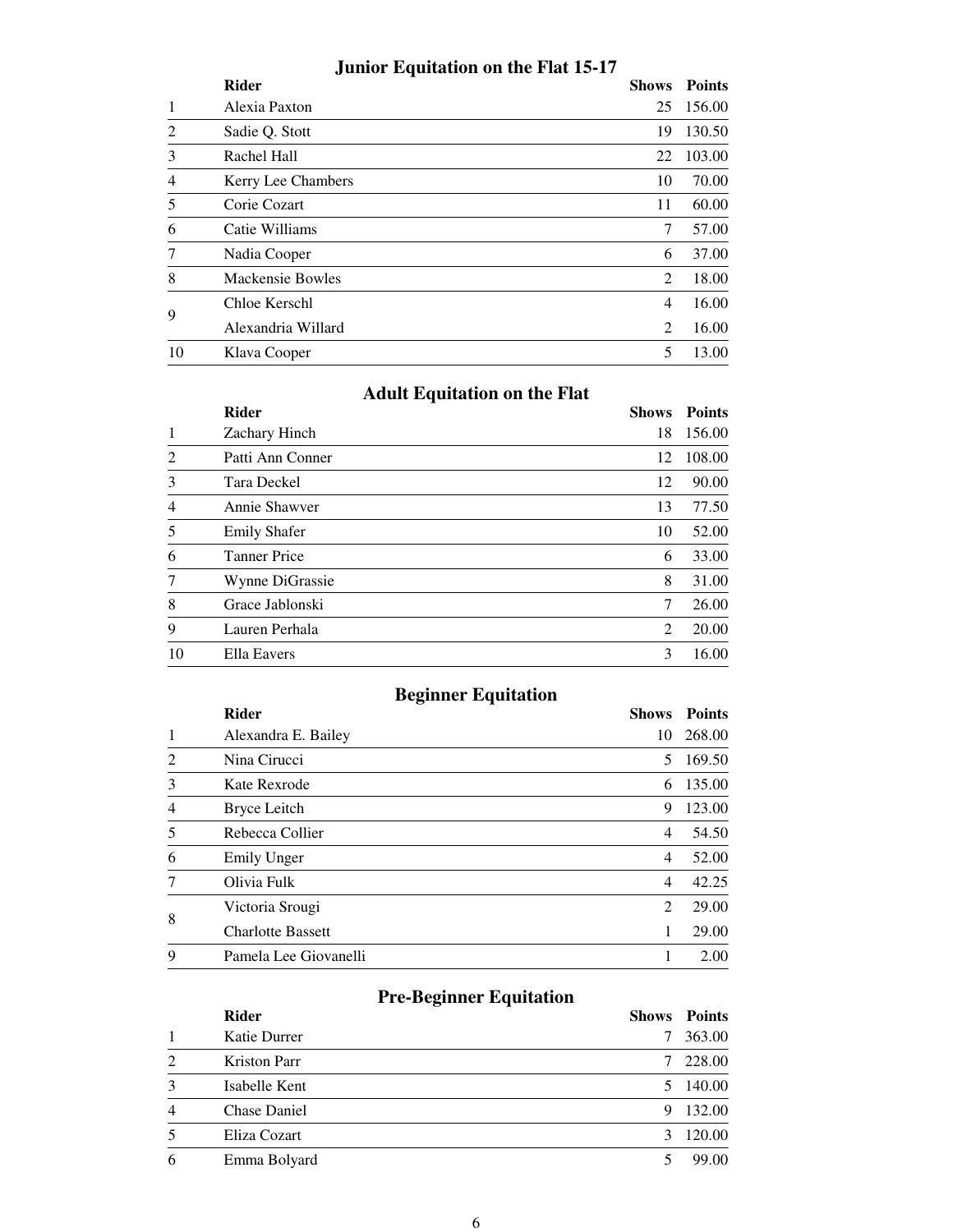Pre-Beginner Equitation continued...

|    | Ella Frimmer      | 4 | 78.00 |
|----|-------------------|---|-------|
| 8  | Hannah Rowe       | 3 | 52.00 |
| Q  | Virginia R. Davis |   | 44.00 |
| 10 | Dean Rowe         |   | 14.00 |

# **Pony Medal**

| <b>Rider</b>            | <b>Points</b> | Qualified      |
|-------------------------|---------------|----------------|
| Madi Cozart             | 15.00         | Yes            |
| Logan Craft             | 11.00         | Yes            |
| Lauren Daniel           | 10.00         | Yes            |
| Claire Deplazes         | 13.00         | Yes            |
| Emma Evans              | 26.00         | Yes            |
| Abby Fisher             | 18.00         | Yes            |
| Mia Gibson              | 53.00         | Yes            |
| <b>Emery Graham</b>     | 10.00         | Yes            |
| Ellie Laferty           | 29.00         | Yes            |
| Caroline Light          | 10.00         | Yes            |
| Lilly MacCallum         | 10.00         | Yes            |
| <b>Wyatt Morris</b>     | 40.50         | Yes            |
| <b>Grace Mowery</b>     | 24.00         | Yes            |
| Alexia Paxton           | 22.00         | Yes            |
| Tabitha Phillips        | 20.00         | Yes            |
| Caitlin G. Robinson     | 28.00         | Yes            |
| Claire Stanaland        | 12.00         | Yes            |
| Katie Amirault          | 4.00          | N <sub>0</sub> |
| <b>Elizabeth Bailey</b> | 2.00          | N <sub>o</sub> |
| Rachel Baldwin          | 6.00          | No             |
| Caroline Blum           | 6.50          | No             |
| Gabrielle L. Clauser    | 2.00          | N <sub>o</sub> |
| Ann Ashley Daniel       | 0.50          | N <sub>0</sub> |
| Ella Godshall           | 6.00          | No             |
| Rachel Hall             | 4.00          | N <sub>o</sub> |
| Nicole Hill             | 2.00          | N <sub>0</sub> |
| <b>Bekah Honaker</b>    | 2.00          | No             |
| <b>Heather Knott</b>    | 6.00          | N <sub>0</sub> |
| <b>Reilly Krason</b>    | 6.00          | No             |
| Violet Wiley            | 4.00          | No             |
|                         |               |                |

### **Hunter Seat Medal**

| Rider                     | <b>Points</b> | <b>Oualified</b> |
|---------------------------|---------------|------------------|
| <b>Kerry Lee Chambers</b> | 22.50         | Yes              |
| Nadia Cooper              | 20.00         | Yes              |
| Klava Cooper              | 20.00         | Yes              |
| Ann Ashley Daniel         | 12.00         | Yes              |
| Josie Elliott             | 14.00         | Yes              |
| Ella Godshall             | 10.50         | Yes              |
| Rachel Hall               | 10.50         | Yes              |
| Celine Kimata             | 16.00         | Yes              |
| Alexia Paxton             | 30.00         | Yes              |
| Allison Sherwood          | 10.00         | Yes              |
| Sadie Q. Stott            | 29.50         | Yes              |
| Courtney Wilson           | 28.50         | Yes              |
| Lily Caricofe             | 9.00          | No               |
| Sarah Howard              | 1.00          | No               |
| Caroline Leeth            | 1.00          | No               |
| Brianne Lefanowicz        | 4.00          | No               |
| Kirby Tidmore             | 6.00          | No               |